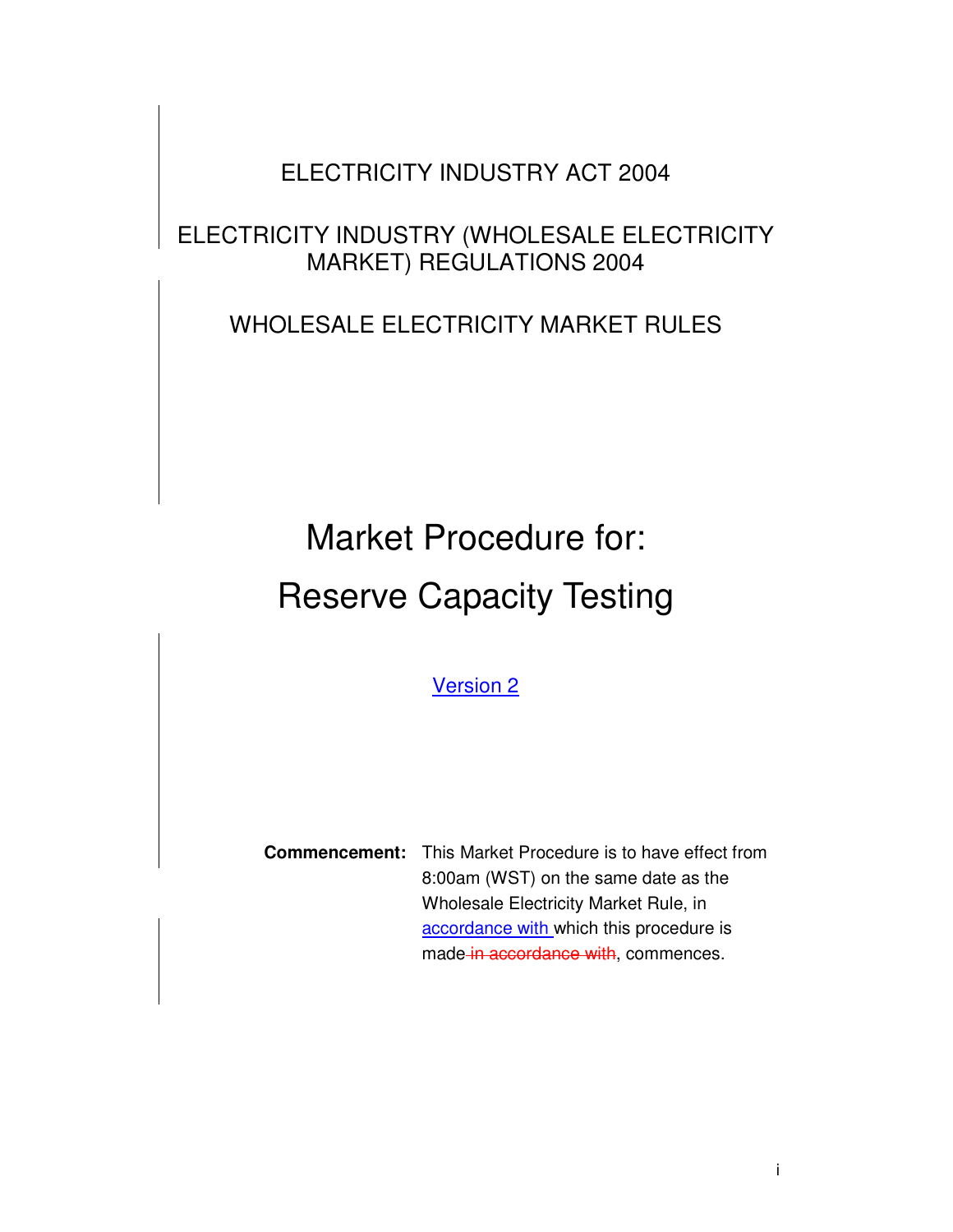#### **Market Procedures Published by the Minister**

I, FRANCIS LOGAN, Minister for Energy for the State of Western Australia, under regulation 9(2) of the Electricity Industry (Wholesale Electricity Market) Regulations 2004 hereby approve the publication of the Reserve Capacity Testing Procedure contained in this document.

This Market Procedure is to have effect from 8:00am (WST) on the same date as the Wholesale Electricity Market Rule, in which this procedure is made in accordance with, commences.

Dated at Perth this … … … day of … … … … …2006.

… … … … … … … … … … … … … … …

#### **Version Control**

| <b>Title of Document:</b>                                     | <b>Market Procedure for: Reserve Capacity Testing</b>                                            |
|---------------------------------------------------------------|--------------------------------------------------------------------------------------------------|
| <b>This Version:</b>                                          | ח ח פפ<br><del>∠∪.∪.∪</del>                                                                      |
| <b>Publication Statue:</b><br><del>r uplication olatus.</del> | <b>Dublic</b><br><del>i upilo</del>                                                              |
| <b>Approval Status:</b>                                       | $\Delta$ nnroved Ry: None/IMO/MAC/Minister/<br><del>npproved by: renew HWC/MMO/IVIII 1861/</del> |

## **Version history**

| 21 September 2006 | Market Procedure for Reserve Capacity Testing as at Market Start |
|-------------------|------------------------------------------------------------------|
| XX XXX 2009       | Proposed changes - Procedure Change Proposal PC 2009 10          |
|                   |                                                                  |

| <b>Decument</b><br><b>Number</b> | <b>Date Issued</b> | <b>Reviewed By</b>              | <b>Approved By</b> | <b>Date</b><br>Approved | <b>Revision Type</b>     |
|----------------------------------|--------------------|---------------------------------|--------------------|-------------------------|--------------------------|
| 2.0.0<br>3.0.0                   | 13/3/2007          | T. Forward<br><b>B.Williams</b> | P. Peake           | 14/3/2007               | For MAC Review<br>Update |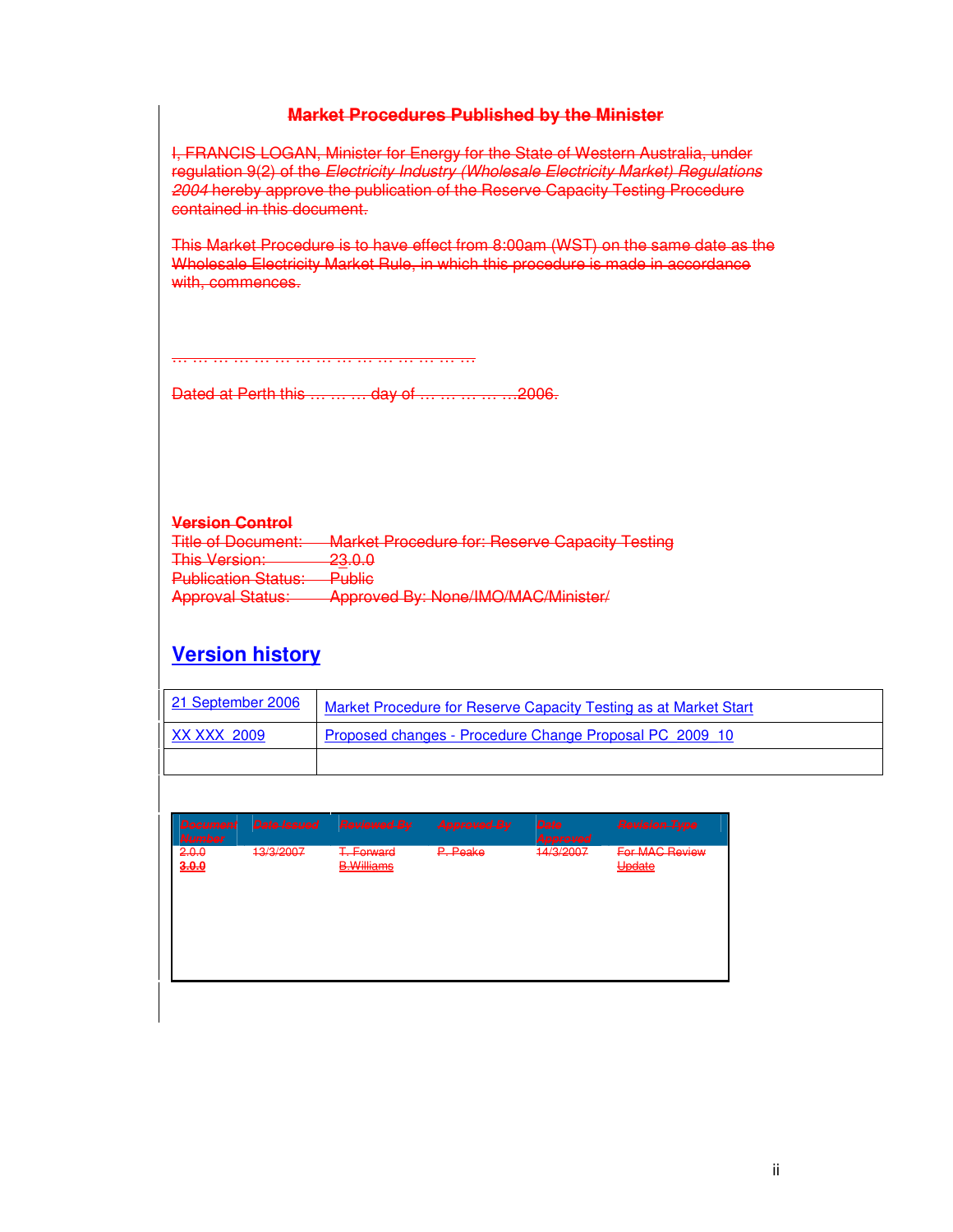# **1. Reserve Capacity Testing Procedure**

Each year, the Independent Market Operator (IMO) is required to verify and test the operation of Facilities holding Capacity Credits to ensure that the Reserve Capacity Obligations of Market Participants are met. There are two methods by which the IMO may verify the operation of a Facility. In particular the,

- first method is by observation of the Facility using metered schedules; and
- second method of verification is by conducting a test on the Facility **[MR4.25.2]**.

The IMO must verify the operation of each Generation Facility at least twice a year, and each Curtailable Load once a year, within specified time periods, but may also conduct Facility verifications on an as required basis **[MR4.25.1]**.

Following tests, the IMO may reduce the number of Capacity Credits assigned to a Facility and/or may reduce the Reserve Capacity Obligations associated with that Facility. **[MR4.25.4]**

In the event that the IMO reduces the number of Capacity Credits associated with a Facility, the Market Participant may, subject to certain provisions, ask to have the Facility re-tested and have the Capacity Credits reassigned in the case that the Facility performs to the relevant level. Decisions by the IMO in regard to verification by observation, and to tests, are not reviewable decisions under the Market Rules.

## **1.1. Relationship with the Market Rules**

- (a) This procedure has been developed in accordance with, and should be read in conjunction with sections 4.25 of the Wholesale Electricity Market (WEM) Rules (Market Rules).
- (b) References to particular Market Rules within the procedure in bold and square brackets **[MR XX]** are current as at 28 October 2009. These references are included for convenience only and are not part of this procedure.
- (c) This procedure is made in accordance with clause 4.25.14 of the Market Rules.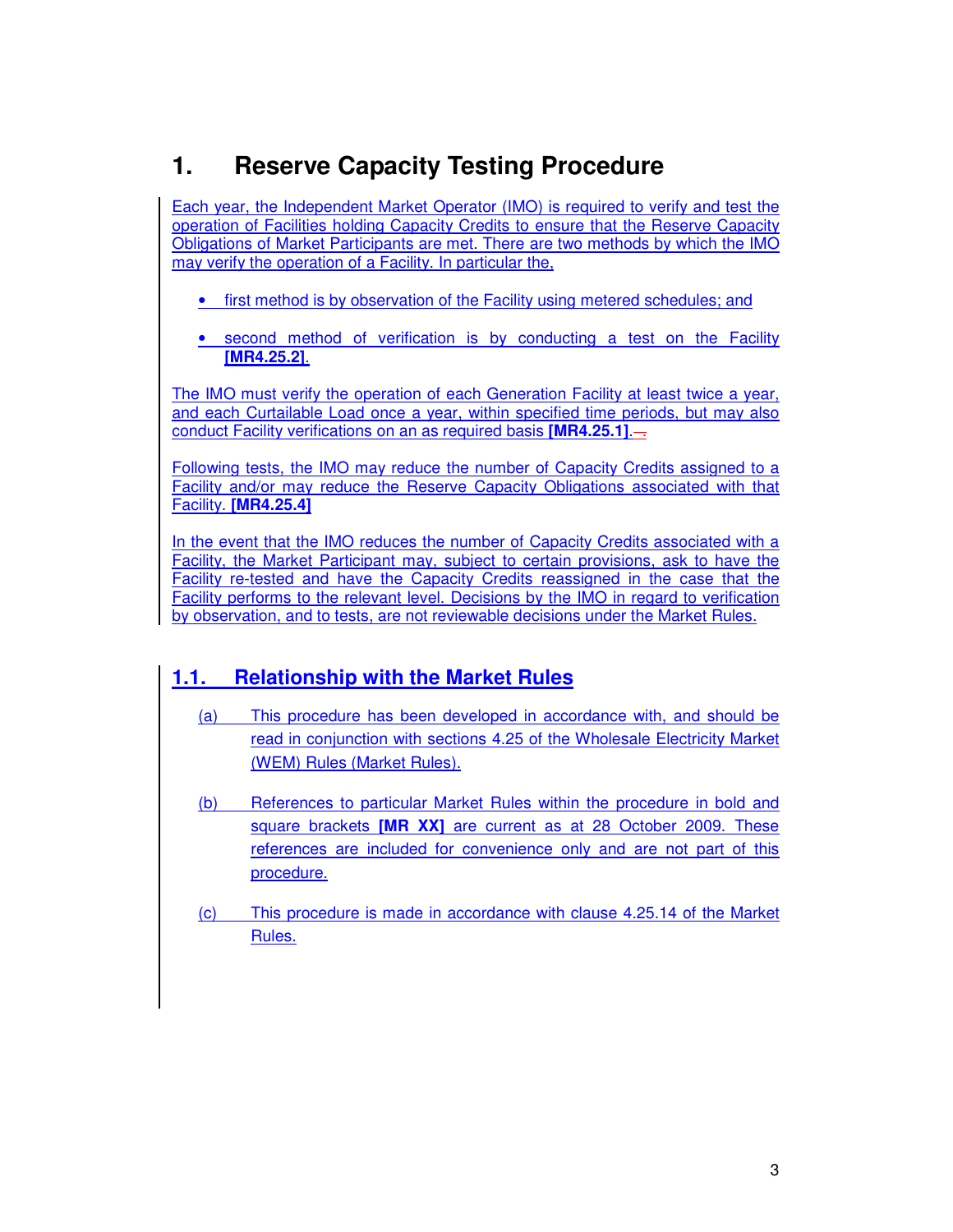## **This procedure is made in accordance with Market Rule 4.25.14.**

## **1.1.1.2. IInterpretation**

In this procedure, unless the contrary intention is expressed:

- (a) terms used in this procedure have the same meaning as those given in the Wholesale Electricity Market Rules (made pursuant to the Electricity Industry (Wholesale Electricity Market) Regulations 2004);
- (b) to the extent that this procedure is contrary or inconsistent with the Market Rules, the Market Rules shall prevail to the extent of the inconsistency;
- (c) a reference to the Market Rules or Market Procedures includes any associated forms required or contemplated by the Market Rules or Market Procedures; and
- (d) words expressed in the singular include the plural or vice versa.

## **1.3. Purpose**

The purpose of this procedure is to describe the steps that:

- (a) the IMO must take in fulfilling the Reserve Capacity Testing functions under the Market Rules; and
- (b) Market Participants must follow in fulfilling the Reserve Capacity Testing functions under the Market Rules.

## **1.4. Application**

This procedure applies to:

- (a) The IMO in conducting Reserve Capacity verifications and tests;
- (b) Market Participants in complying with Reserve Capacity tests; and
- (c) System Management in conducting Reserve Capacity tests..

## **1.5. Glossary and Defined Terms used in this Procedure**

#### **1.2.1 Glossary and Defined Terms used in this Procedure**

2**Relevant Reserve Capacity Test Level** means, in the case of a generation system, the required Reserve Capacity level, in MW, net of any parasitic or embedded loads and determined by the IMO for the purposes of conducting Reserve Capacity Tests under this Procedure and Section 4.25. of the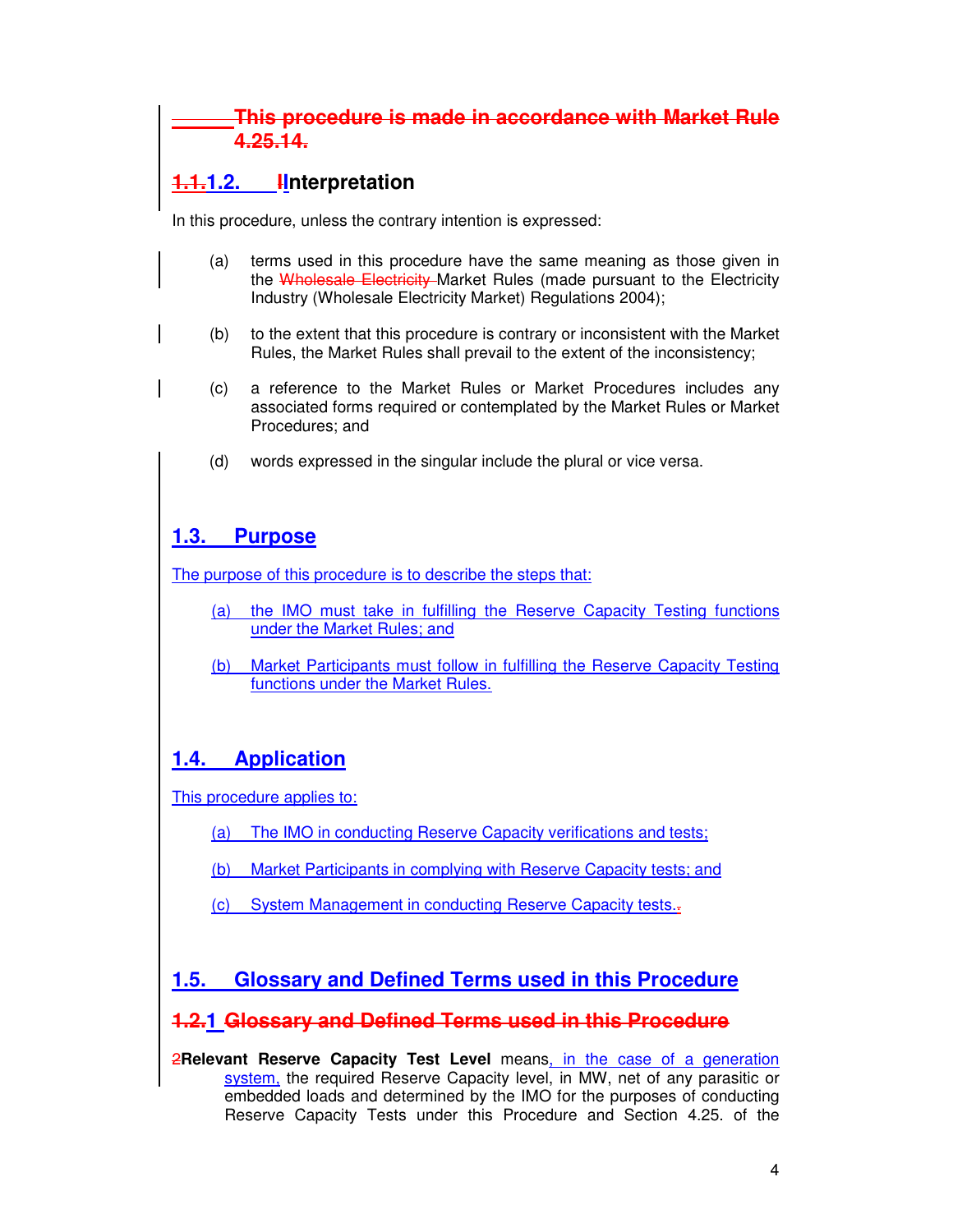Wholesale Electricity Market Rules. This level is determined using temperature dependence curves submitted as part of the Certification of Reserve capacity for a generation Facility.

The following rule will commence on 1 October 2010, for additional information please refer to RC\_2008\_20:

**Relevant Reserve Capacity Test Level** means:,

- in the case of a generation system, the required Reserve Capacity level, in MW, net of any parasitic or embedded loads and determined by the IMO for the purposes of conducting Reserve Capacity Tests under this Procedure and sSection 4.25- of the Wholesale Electricity Market Rules. This level is determined using temperature dependence curves submitted under MR 4.10.1 (e)(i) as part of the Certification of Reserve Capacity for a generation Facility; or.
- ii. iIn the case of a Curtailable Load, the reduction required to meet it's Maximum Capacity Obligation Quantity.
- **32 RRequest to Conduct Temperature Calibration** is the request made by the IMO to conduct a calibration of the Temperature Measurement Systems associated with a Facility.
- 4**3 Reserve Capacity Test** means a test conducted in accordance with Clause(s) 4.25 of the Wholesale Electricity Market Rules.
- 5**4 Temperature Measurement Consultant** means a consultant or organisation appointed by the IMO to conduct calibrations of the Temperature Measurement Systems.
- 6**5 Temperature Measurement Systems** means the sensors, systems and data used to measure ambient temperature at a Facility where the information is provided to System Management through the SCADA system.
- **6 Temperature Dependence Curve:** refers to the information provided by a Market Participant under cGlause 4.10.1(e)(i) of the Market Rules. If a Change in Capacity Credits occurs over a Reserve Capacity Year, the Temperature Dependence Curve will be:
	- (a) scaled to reflect the change in Capacity Ceredits at  $41^{\circ}$ C; or
	- (b) cChanged to reflect a new temperature dependence curve supplied by the Market Participant which has been determined by an independent engineering firm.
- **7** Summer Reserve Capacity Testing Cycle: refers to :
- 1 October to 31 March;
- **Winter Reserve Capacity Testing Cycle: refers to :**
- 1 April to 30 September;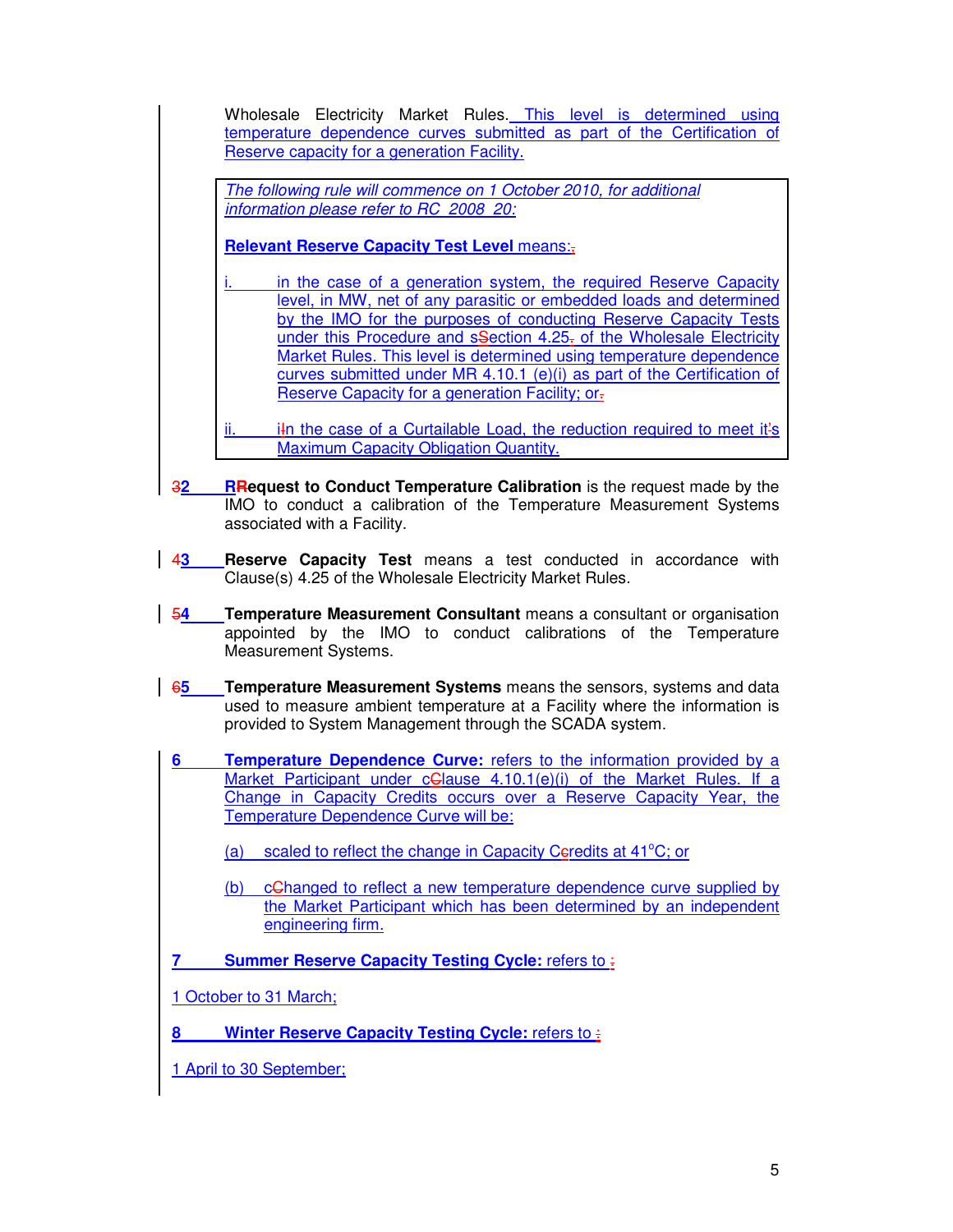| The following rule will commence on 1 October 2010, for additional information     |
|------------------------------------------------------------------------------------|
| please refer to RC 2008 20:                                                        |
|                                                                                    |
| <b>Verification Test:</b> The Test that is required under clause 4.25A of the<br>9 |
| Market Rules to be undertaken by a Curtailable Load:                               |
| within 20 Business Days of registration; andor<br>a                                |
| between 1 October and 30 November of each Reserve<br>h                             |
| <b>Capacity Year</b>                                                               |
|                                                                                    |
|                                                                                    |
|                                                                                    |
|                                                                                    |
| on 1 October 2010, for addition<br>The following rule will commence                |
| formation please refer to                                                          |
| <del>Verification Test: The Test that is required under clause 4.25A</del>         |
| <del>ket Rules to be undertaken by a Curtailable Load:</del>                       |
| <u>Within 20 Business Days of registration; and</u><br>đ٦                          |
| Between 1 October and 30 November of Each Reserve<br><u>apacity Year.</u>          |
|                                                                                    |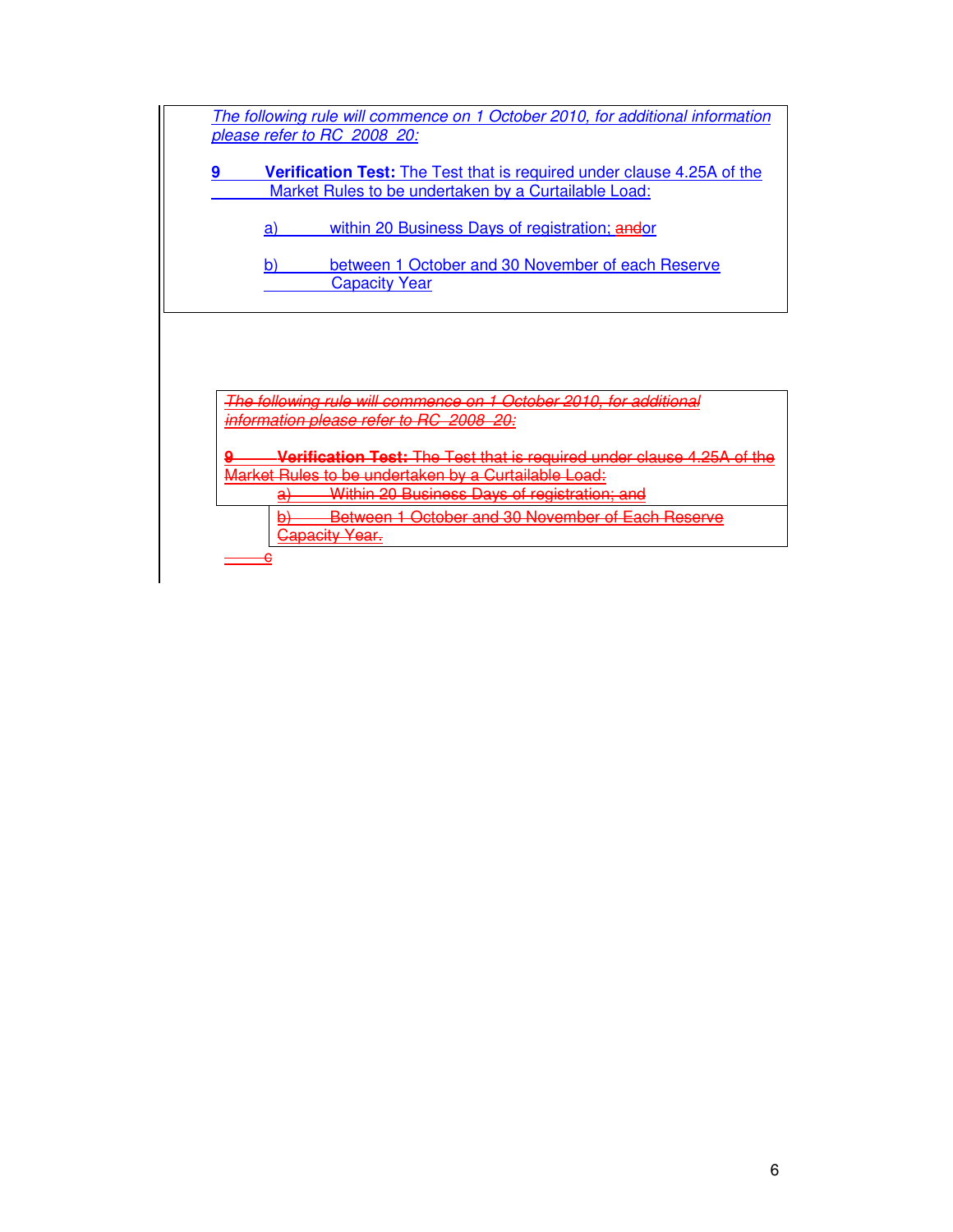**1.3.Purpose**

**7The purpose of this procedure is:**

**8To describe the steps that the IMO must take in fulfilling the Reserve Capacity Testing functions under the Market Rules;** 

**(a)To describe the steps that Market Participants must follow in fulfilling the Reserve Capacity Testing functions under the Market Rules; and** 

**1.2.Application**

**1This procedure applies to:**

- **(a)The IMO in conducting Reserve Capacity verifications and tests;**
- **(b)Market Participants in complying with Reserve Capacity tests.**

## **1.3.Overview**

**Each year, the IMO is required to verify and test the operation of Facilities holding Capacity Credits to ensure that the Reserve Capacity Obligations of Market Participants are met. There are two methods by which the IMO may verify the operation of a Facility. The first method is by observation of the Facility using metered schedules. The second method of verification is by conducting a test on the Facility.** 

**The IMO must verify the operation of each Generation Facility at least twice a year, and each curtailable load once a year, within specified time periods, but may also conduct Facility verifications on an as required basis. Following tests, the IMO may reduce the number of Capacity Credits assigned to a Facility and/or may reduce the Reserve Capacity Obligations associated with that Facility. In the event that the IMO reduces the number of Capacity Credits associated with a Facility, the Market Participant may, subject to certain provisions, ask to have the Facility re-tested and have**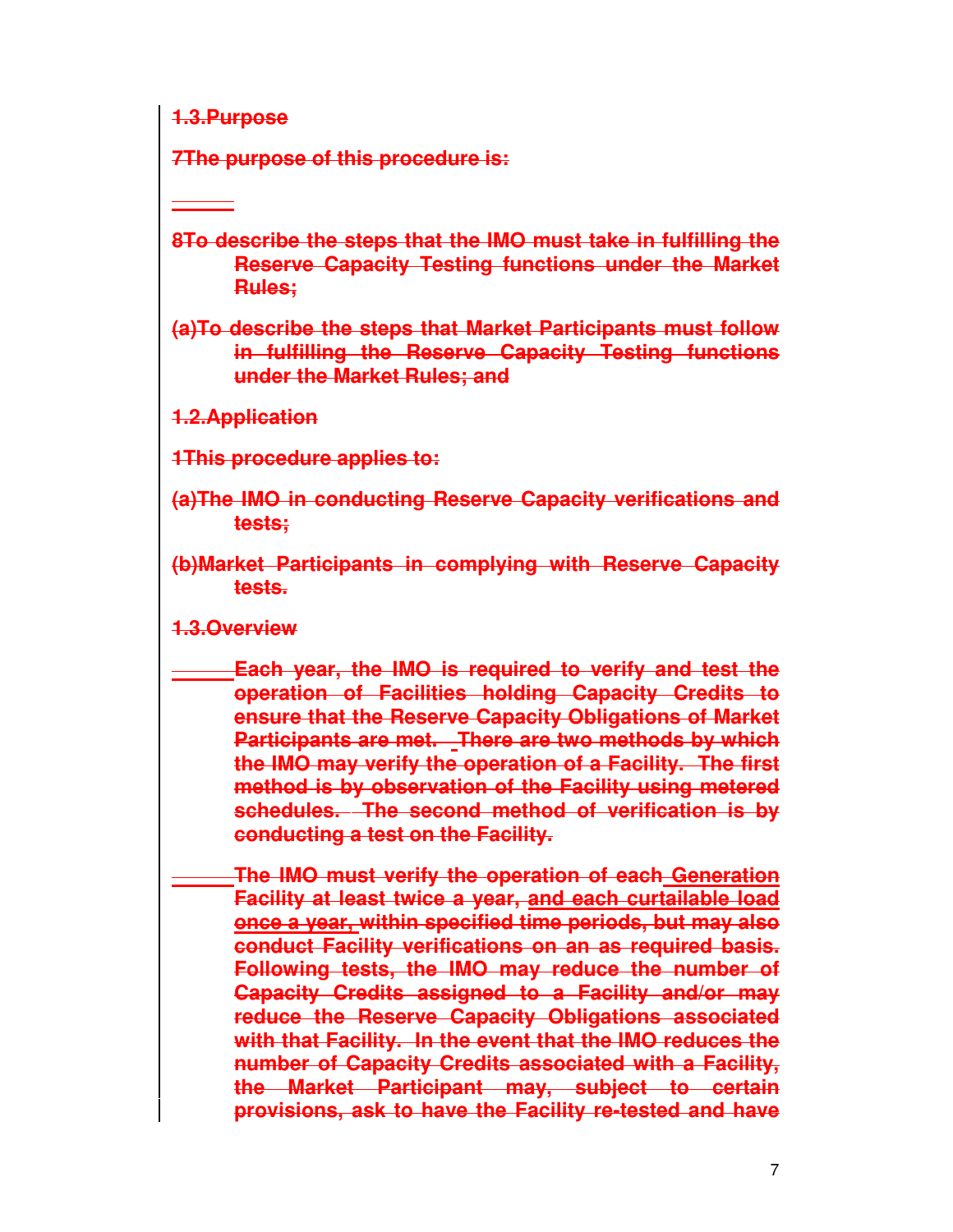**the Capacity Credits reassigned in the case that the Facility performs to the relevant level. Decisions by the IMO in regard to verification by observation, and to tests, are not reviewable decisions under the Market Rules.** 

- **1.6. Steps that must be undertaken by the IMO and the Market Participant to calibrate Temperature Measurement Systems used in association with the SCADA system.**
- $\frac{11}{11}$  T<sub>T</sub> IMO may require the Temperature Measurement Systems associated with any Facility subject to the testing requirements under Chapter 4 of the Market Rules be calibrated by an IMO appointed Temperature Measurement Consultant.
- $\frac{22}{11}$  T<sub>T</sub> in IMO may appoint a Temperature Measurement Consultant each year to calibrate the temperature measurement systems associated with each Generation Facility that nominates to use the SCADA Temperature Method.
- 33 IIf the IMO requires that the Temperature Measurement Consultant calibrate the Facility's Temperature Measurement System, the IMO must contact relevant Market Participant in writing with a Request to Conduct Temperature Calibration.
- 44 The Request to Conduct Temperature Calibration must include the following information:
	- $(a)$ a) Information detailing the time and location of the proposed calibration; and
		- (b)b) Details of the Temperature Measurement Consultant that will be conducting the calibration.
- 55 Within 2 Business Days of receiving the Request to Conduct Temperature Calibration, the Market Participant must contact the IMO to either:

 $(a)$ a) accept the proposed time; or

(b)b) propose another time, which must be within 10 business days of the original request date.

- 66 The Market Participant must not refuse the Request to Conduct Temperature Calibration as proposed by the IMO unless the Market Participant believes the calibration may endanger person(s) or equipment at the time proposed.
- $\frac{77}{7}$  The IMO must present the results of the temperature calibration to the Market Participant within 5 working days of receiving the results from the Temperature Measurement Consultant.
- 88 The Market Participant will be required to pay all costs associated with calibration of the Temperature Measurement Systems.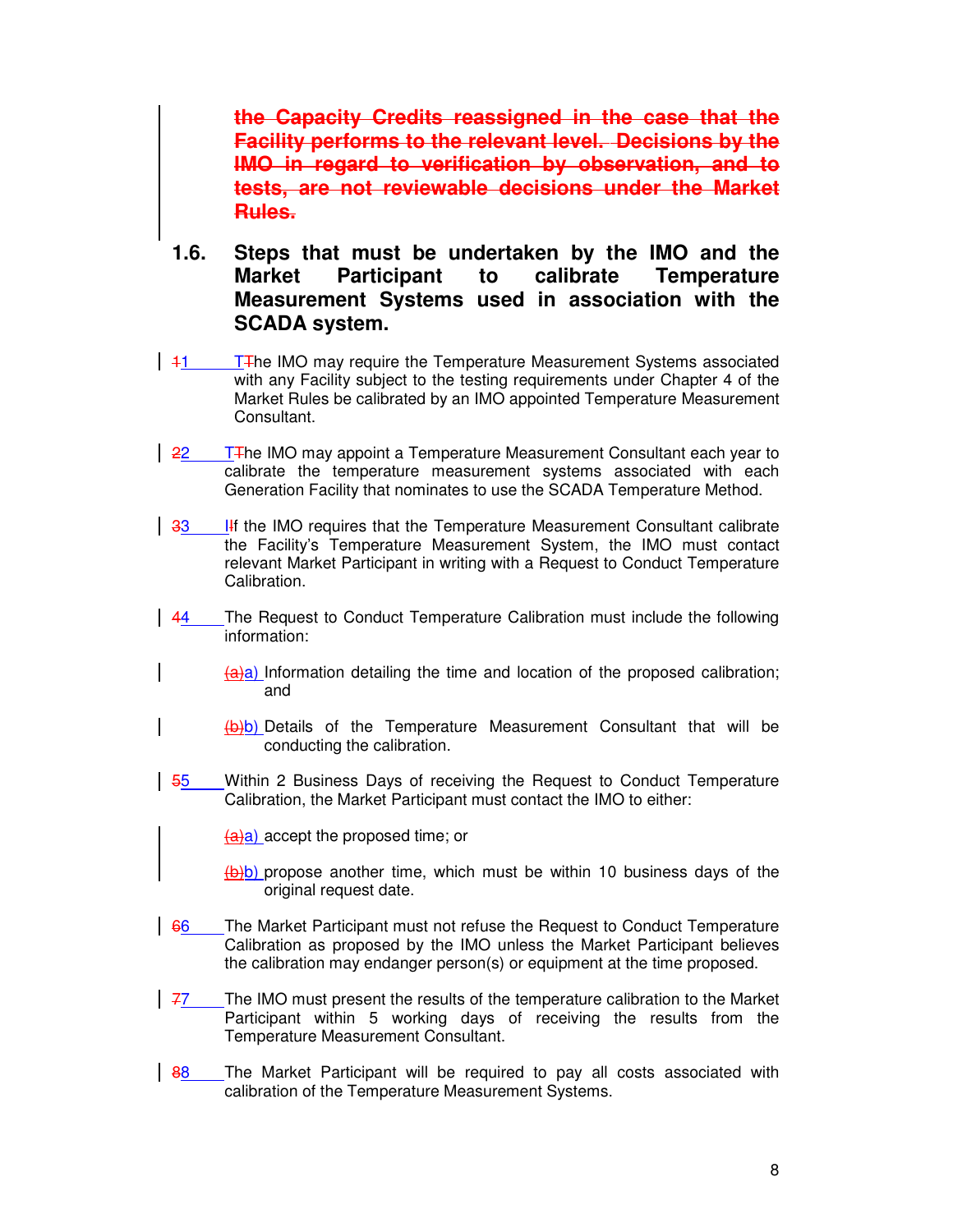# $\mathbf{r}$ **1.7. Procedure Steps that must be undertaken by the IMO**

| $\mathbf{1}$<br>Each year the IMO must take steps to verify that each Facility providing<br>Capacity Credits can,                                                                                                                                                                                                                                                                           |
|---------------------------------------------------------------------------------------------------------------------------------------------------------------------------------------------------------------------------------------------------------------------------------------------------------------------------------------------------------------------------------------------|
| a) In the case of a generation system during the period term the Reserve<br>Capacity Obligations apply, operate at its maximum Reserve Capacity<br>Obligation Quantity at least once during each of the 6 month periods<br>listed in procedure step 01.7.21.7.2 below. [(Market RuleMR<br>$4.25.1(a)$ }                                                                                     |
| The following rule will commence on 1 October 2010, for additional<br>information please refer to RC 2008 20:                                                                                                                                                                                                                                                                               |
| in the case of a Curtailable Load, ean, during the term-period the<br><u>b)</u><br>Reserve Capacity Obligations apply, operate at its maximum Reserve<br>Capacity Obligation Quantity at least once during the period between 1<br>October to 31 March eEach Capacity Year. [(Market RuleMR<br>4.25A.1(bc)]                                                                                 |
| The verification referred to in procedure sStep 1.7.1(a) 1.7.1 must be<br>22<br>conducted at least once during each of the following periods [{Market<br><b>RuleMR</b> 4.25.1(a) $\left  \right $                                                                                                                                                                                           |
| (a)a) 1 October to 31 March (The Summer Reserve Capacity Testing<br>Cycle); and                                                                                                                                                                                                                                                                                                             |
| (b)b) 1 April to 30 September (The Winter Reserve Capacity Testing<br>Cycle)                                                                                                                                                                                                                                                                                                                |
| In respect of Energy Market Commencement, the IMO must take steps to<br>33 <sub>o</sub><br>verify that each Facility that has been commissioned can, during the six<br>months prior to the Reserve Capacity Obligations for the first Reserve<br><b>Capacity Cycle taking effect, operate at its maximum Reserve Capacity</b><br>Obligation Quantity at least once. (Market Rule 4.25.1(b)) |
| 4Procedure Step 1.7.3 does not apply to facilities that are not commissioned prior to<br>Energy Market Commencement. (Market Rule 4.25.1(b))                                                                                                                                                                                                                                                |
| $5$ The                                                                                                                                                                                                                                                                                                                                                                                     |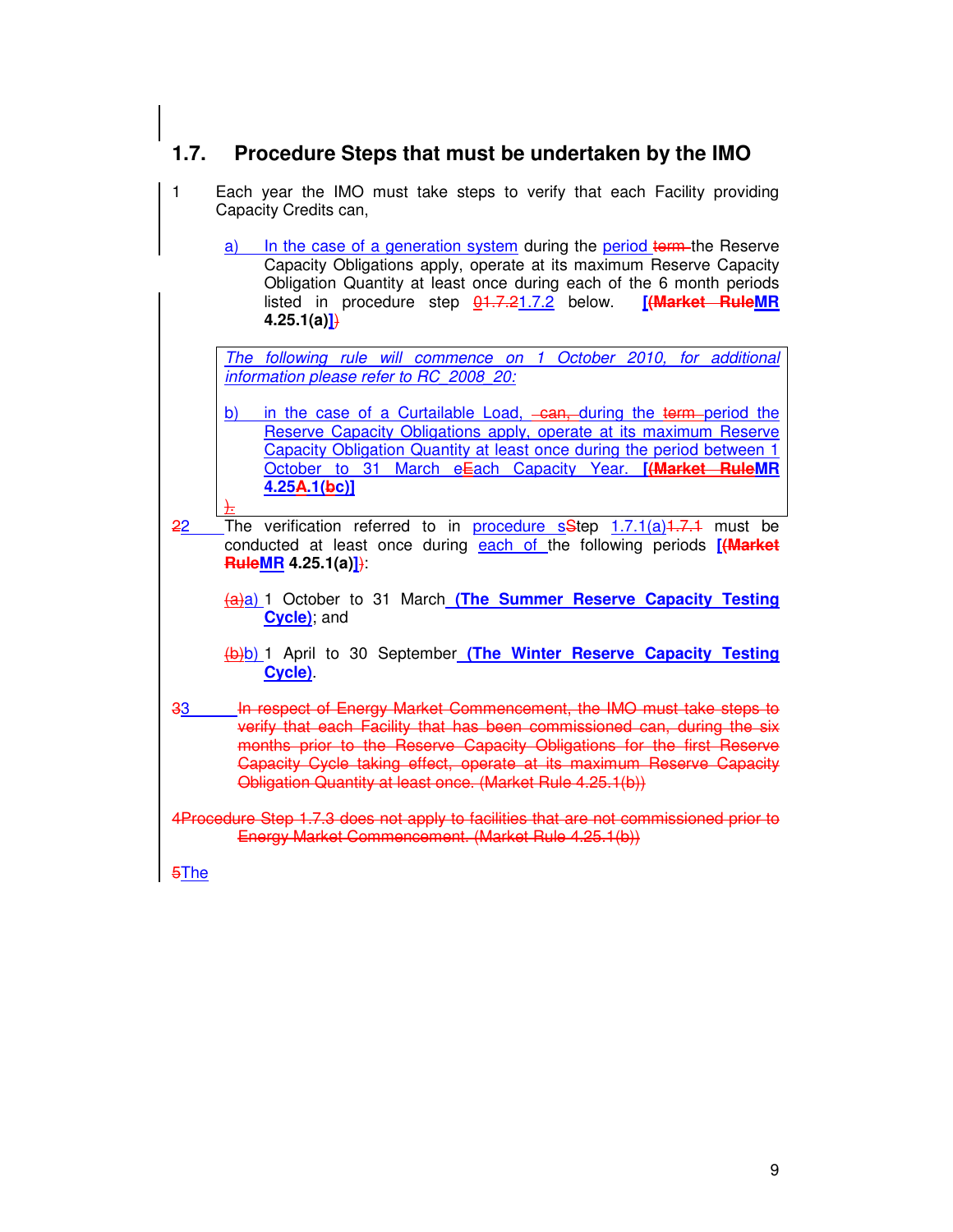The verifications conducted in accordance with procedure sSteps  $1.7.1(a)$ <sup>1.7.1</sup> and 1.7.3 above must be conducted on each type of fuel available to that Facility as notified in the information provided in respect of Certification of Reserve Capacity required under Market Ruleclause 4.10.1(e)(v) of the Market Rules. **[(Market RuleMR 4.25.1]**)

- 64 The verification referred to in pProcedure sSteps 11.7.11.7.1 through 01.7.4.51.7.24 can be achieved:
	- $(a)$ a) -by the IMO observing the Facility operating at the required level for at least once one interval during the six month period as part of normal operations in Metered Schedules specific to the Facility; or

 $(b)$  by the IMO:

 $\frac{f(x)}{g(x)}$  in the case of a generation system, requiring System Management in accordance with Market Ruleclause 4.25.7 to test the Facility's ability to operate at the required level for not less than 60 minutes and the Facility successfully passing that test; and

The following rule will commence on 1 October 2010, for additional information please refer to RC\_2008\_20:

- $\frac{\pi i}{\pi i}$  ii) in the case of Interruptible Loads, Curtailable Loads and Dispatchable Loads, requiring System Management, in accordance with Market Ruleclause- 4.25.7, to test the Facility's ability to reduce demand to the required level for not less than one Trading Interval and the Facility successfully passing that test. **[MR4.25.2]to test the process and systems to activate a reduction in demand without requiring demand to actually reduce, and the Facility successfully passing that test.**
- 75 For the purposes of Reserve Capacity Testing, the term Relevant Reserve Capacity Test Level will be used to describe the required level referred to in pProcedure Sstep 01.7.461.7.4 above. The Relevant Reserve Capacity Test Level will be determined by the IMO and may be different for different Trading Intervals. - For example, the Relevant Reserve Capacity Test Level may vary with ambient temperature at the Facility.
	- a) The Facility will be deemed to have passed a Rreserve Ceapacity Ttest if the output is above the output specified in the Temperature Dependence Curve for the -ambient temperature measures at the site;
	- b) The Facility will be deemed to have passed a Rreserve Ceapacity Ttest if if the output of the Ffacility is above the output required at the highest point of the temperature dependence curve where the ambient temperature measured at the site exceeds the largest value supplied n the temperature dependence curve.
	- c) The Facility will be deemed to have failed a Rreserve Ceapacity Ttest if the ambient temperature is below the lower bound of the temperature dependence curves submitted as part of the Certification of Reserve Capacity for the Facility; and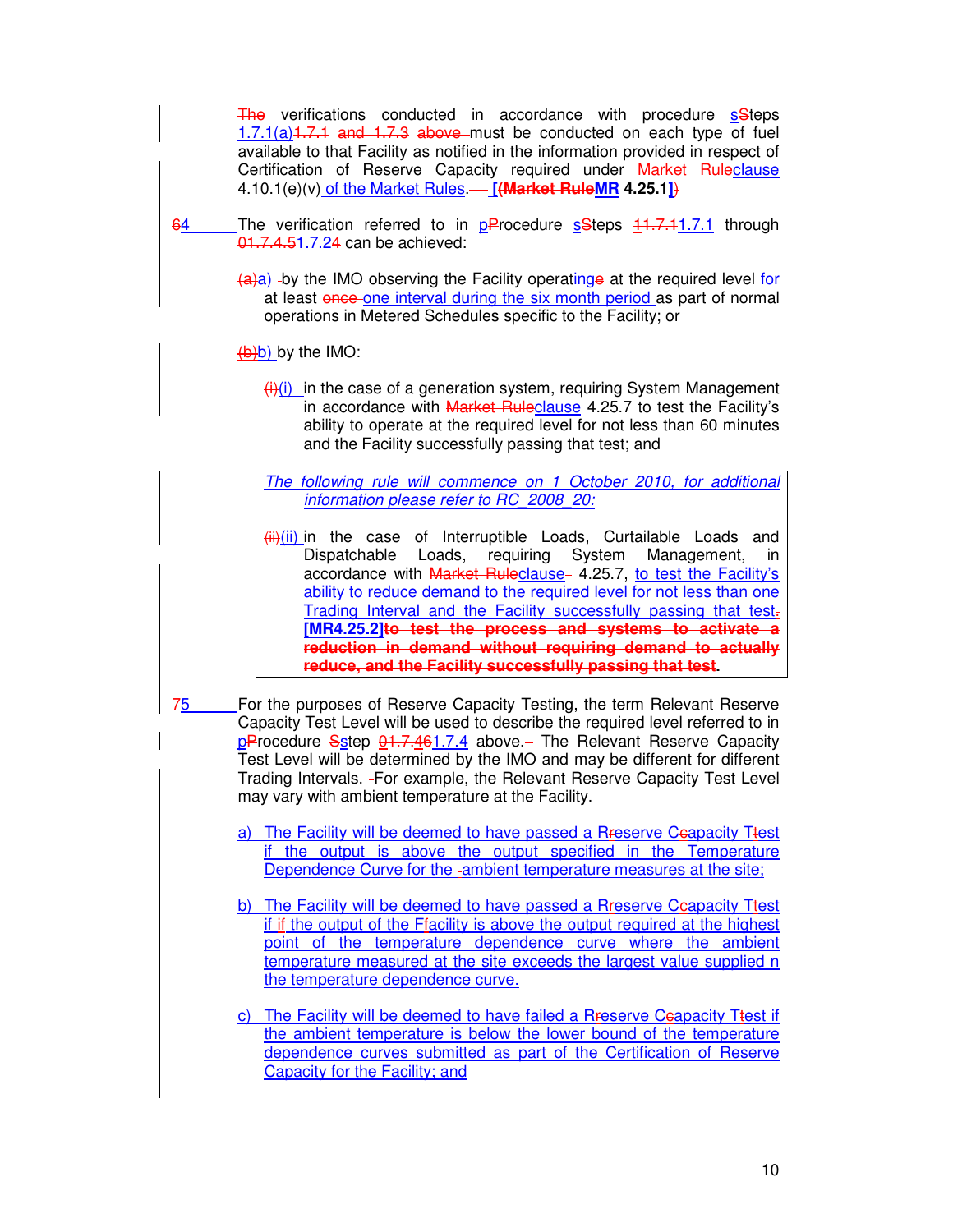d) The Facility will be deemed to have failed a Reserve Capacity Test if the ambient temperatureoutput is below the output specified in the Temperature Dependence Curve for the ambient temperature measures at the site

7

- 6 A Market Participant may update the Temperature Dependence Curve associated with a Ffacility at any time before they have been tested by observation in respect of a Reserve Capacity Testing Cycle b. By submitting a new Temperature Dependence Curve determined by an independent engineering firm. This is contingent on the Facility being able to meet their **other Reserve Capacity Obligations.**[E1]
- 87 The IMO must not subject a Facility to a test of Reserve Capacity if that Facility is **[(Market RuleMR 4.25.3A])**:
	- (a)a) undergoing a Scheduled Outage or Opportunistic Maintenance which has been approved in accordance with c**C**lause 3.19 of the Market Rules, or
	- (b)b) if the Ffacility has advised System Management of a Forced Outage or Consequential Outage in accordance with clause 3.21.4 of the Market Rules; or
	- (c)c) if the Facility is undergoing Commissioning Test approved in accordance with c**C**lause 3.21A of the Market Rules.

## **1.8. Procedures Steps to be undertaken by the IMO to Verify by Observation**

- $11$  In accordance with pProcedure step  $0.7-0.6$ , the IMO may use information gathered through the Wholesale Electricity Market System (WEMS) to observe a generation the Facility operating at the required level as part of normal operations.
- 22 To verify by observation, the IMO must use temperature dependence information obtained through using the methodology selected submitted by the Market Participant under  $cG$ lause 4.10.1 $(iv)$  $(c)$  (i) of the Market Rules.
- 3 The IMO must refer to the temperature measurement source specified by the Market Participant under clause 4.10.1 (e)(iv) when determining the ambient temperature at the site of the generation Facility. Wwhere no temperature source is specified the Market Participant must notify the IMO of a Temperature source before the start of the Reserve Capacity Year.
- 34 To verify that a generation the Facility has operated at its operated at Relevant Reserve Capacity Test Level the IMO must use the information contained in the WEMS, together with the temperature information, to determine the operating output and ambient temperature relationship of the Facility.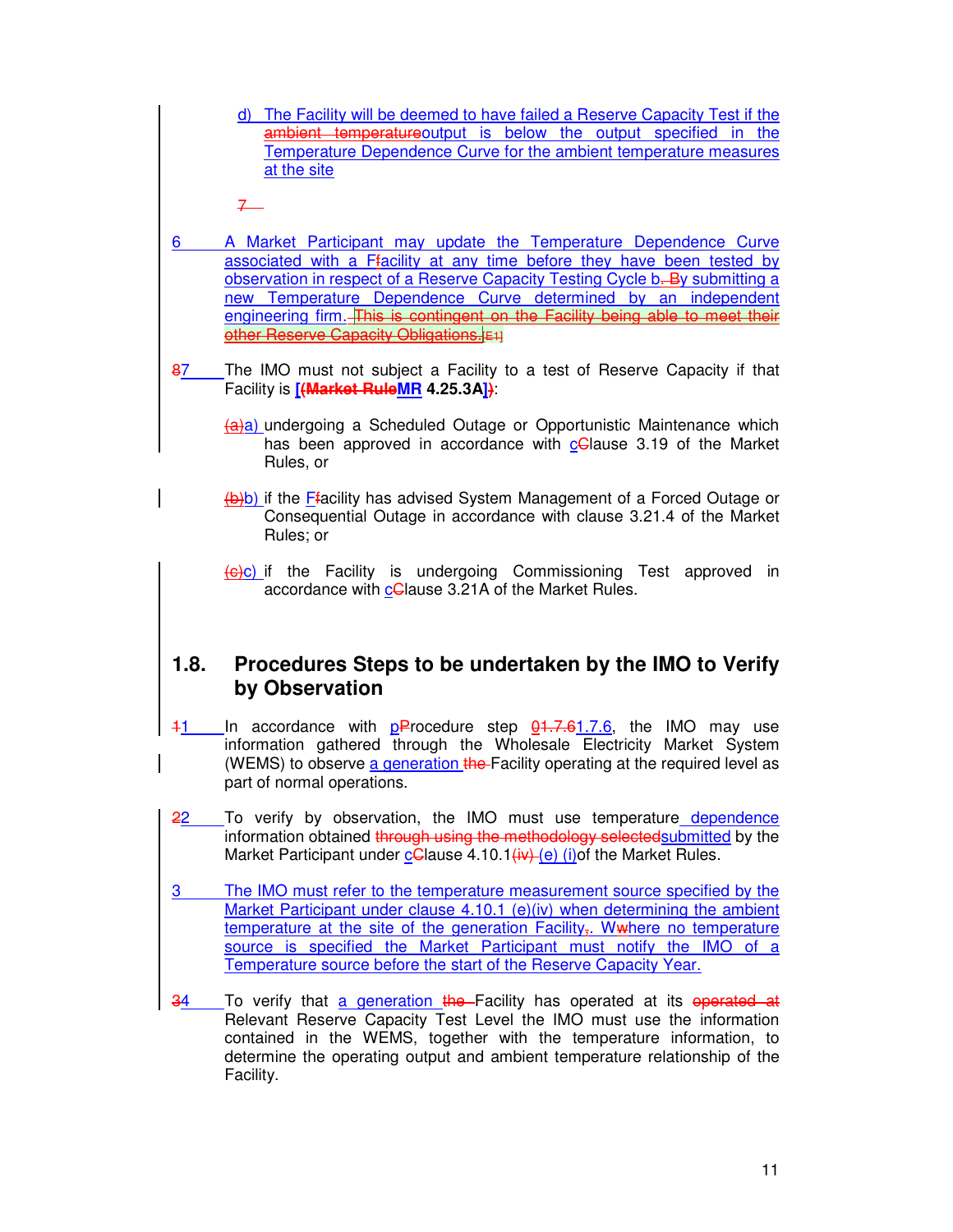- 45 The IMO must assess the results obtained through pProcedure sSteps  $Q1.8.11.8.1$  through  $Q1.8.31.8.3$  and determine if the generation Facility achieved its Relevant Reserve Capacity Test Level through the temperature range observed.
- 56 The IMO may be required to adjust the results to the equivalent values at a temperature of  $41^{\circ}$ C.
- 67 Following verification by observation the IMO may request a Reserve Capacity Test if:
	- $(a)$ a) The IMO determines that the Facility failed to operate at its Relevant Reserve Capacity Test Level for part or all of the by observation verification process; or
	- $\left(\frac{1}{b}\right)$  The IMO makes the determination that the results of the test were inconclusive.

The following rule will commence on 1 October 2010, for additional information please refer to RC\_2008\_20:

- 8 The IMO must between 1 October and 31 March request a Reserve Capacity Test of each Curtailable loadCurtailable Load **[MR4.25.1].**
- If the IMO requests a Reserve Capacity Test as a result of this pProcedure Step 1.8, the IMO must conduct the Reserve Capacity Test in accordance with **pProcedure** sStep 1.9.
- 79 If the IMO requests a Reserve Capacity Test in accordance with  $pP$ rocedure s $Step$   $01.8.61.8.7$ , the IMO must provide the Market Participant with a summary of results obtained  $p\text{P}$ rocedure  $s\text{Step } 0.18.41.8.41$ .
- 810 The IMO must compile and maintain a list of Facilities whose operation have been undergone the verification by observation process and must keep records of outcome of the verification process.

## **1.9. Procedure Steps to be Undertaken by the IMO to Conduct a Reserve Capacity Test**

- 11 Reserve Capacity Tests may be conducted by the IMO if:
	- $(a)$ a) The IMO determines the most appropriate course of action is to test the Ffacility in accordance with Market Ruleclause 4.25.2(b) of the Market Rules;
	- (b)b) The IMO determines that the operation of the Facility failed the Verification by Observation process detailed at pProcedure sStep 1.8;
	- c) The IMO believes, or has been made aware of any potentially limiting factors which may impact, or have impacted on the ability of the Facility to meet any or all of its Reserve Capacity Oebligations; E2| wds3]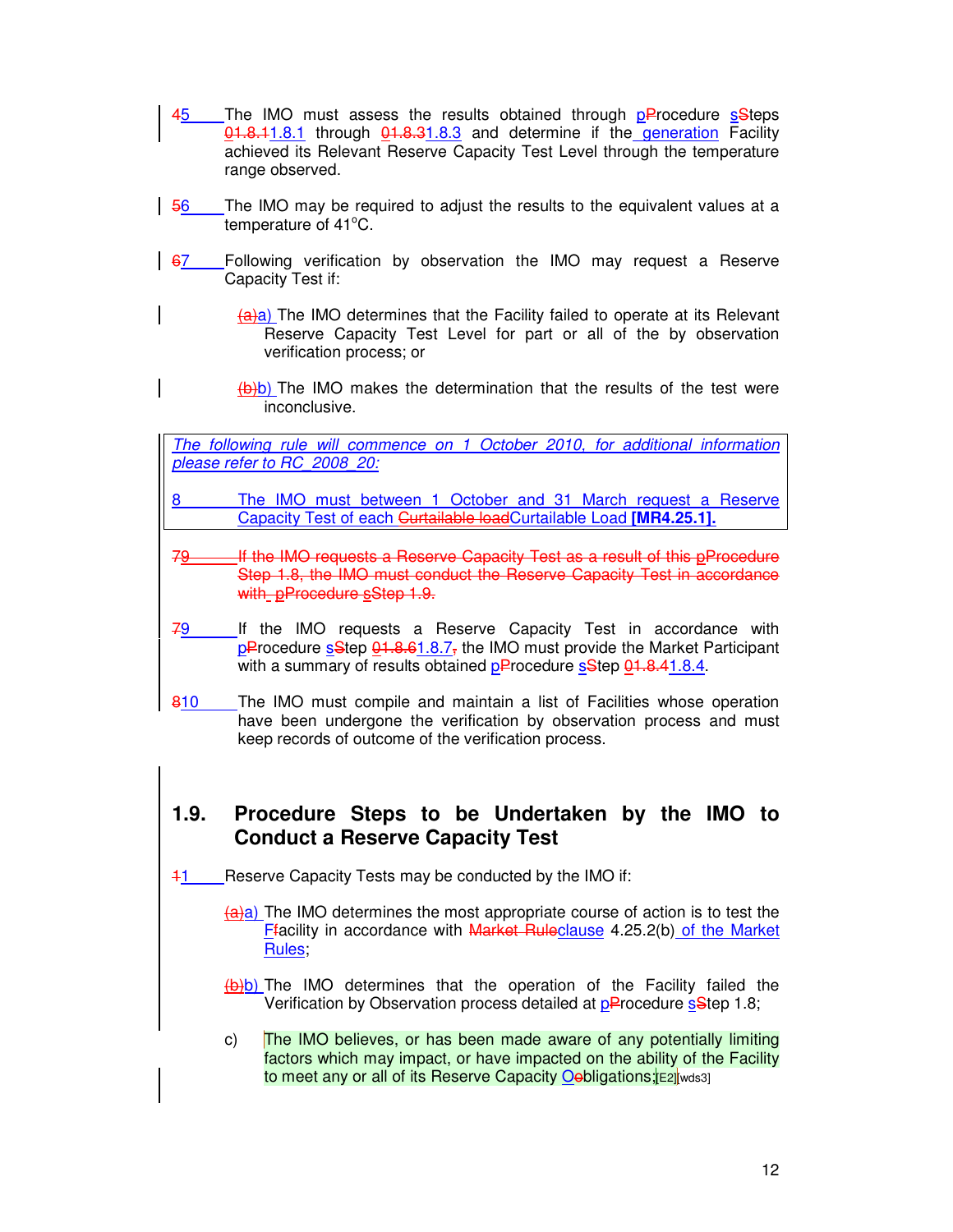- $\frac{f(b)}{c}$  The IMO requires that a Reserve Capacity Test be conducted in respect of any Network Control Service Contract, Ancillary Service Contract or other requirement as determined by the IMOas required under the Market Rrules;
- $(e)e$ ) The IMO is required to conduct a re-test in accordance with Market Ruleclause 4.25.4 of the Market Rules; or
- (d)f) A Market Participant requests a re-test in accordance with Market Ruleclause 4.25.5 of the Market Rules.
- 22 In the case that the IMO requires a Reserve Capacity Test to be conducted on a Facility, the IMO must contact System Management requesting that the test be conducted.
- 33 In requesting System Management to conduct a test, the IMO must provide System Management with the following information:

 $(a)$ a) the Facility to be tested;

 $(b)$  the fuel to be used by the Facility during the test where applicable; and

- $\left(\frac{1}{\left(\text{e}\right)c}\right)$  the time interval during which the test is proposed to be conducted, where this interval must begin not less than two Business Days after the time the IMO issues the request to System Management **[MR4.25.7].**
- 44 All information regarding the request for the test must be treated as System Management Confidential.
- 55 If the IMO requests System Management to conduct a test in accordance with this procedure, System Management must conduct the test in accordance with the requirements as outlined in the Power System Operation Procedure.Market Rules.
- 66 When the IMO receives the results of the test from System Management, the IMO must, within  $\frac{5-10}{2}$  Business Days, determine whether the Facility has operated at the Relevant Reserve Capacity Test Level(s) and make a determination that the Facility has either Passed or Failed the Reserve Capacity Test.
- 77 The IMO must record the results of the test including:

(a)a) Information regarding the conduct of the Reserve Capacity Test

(b)b) Information regarding the results of the Reserve Capacity Test;

- $\left\langle \Theta \right\rangle$  The determination of the outcome of the Reserve Capacity Test (Passed or Failed)
- (d)d) Reasons as to why the IMO believes the Facility has Passed or Failed the Reserve Capacity Test
- (e)Information regarding any action taken in accordance with Procedure Steps  $01.9.91.9.9$  and  $01.9.111.9.11$  and  $01.9.131.9.13$  as applicable.

e)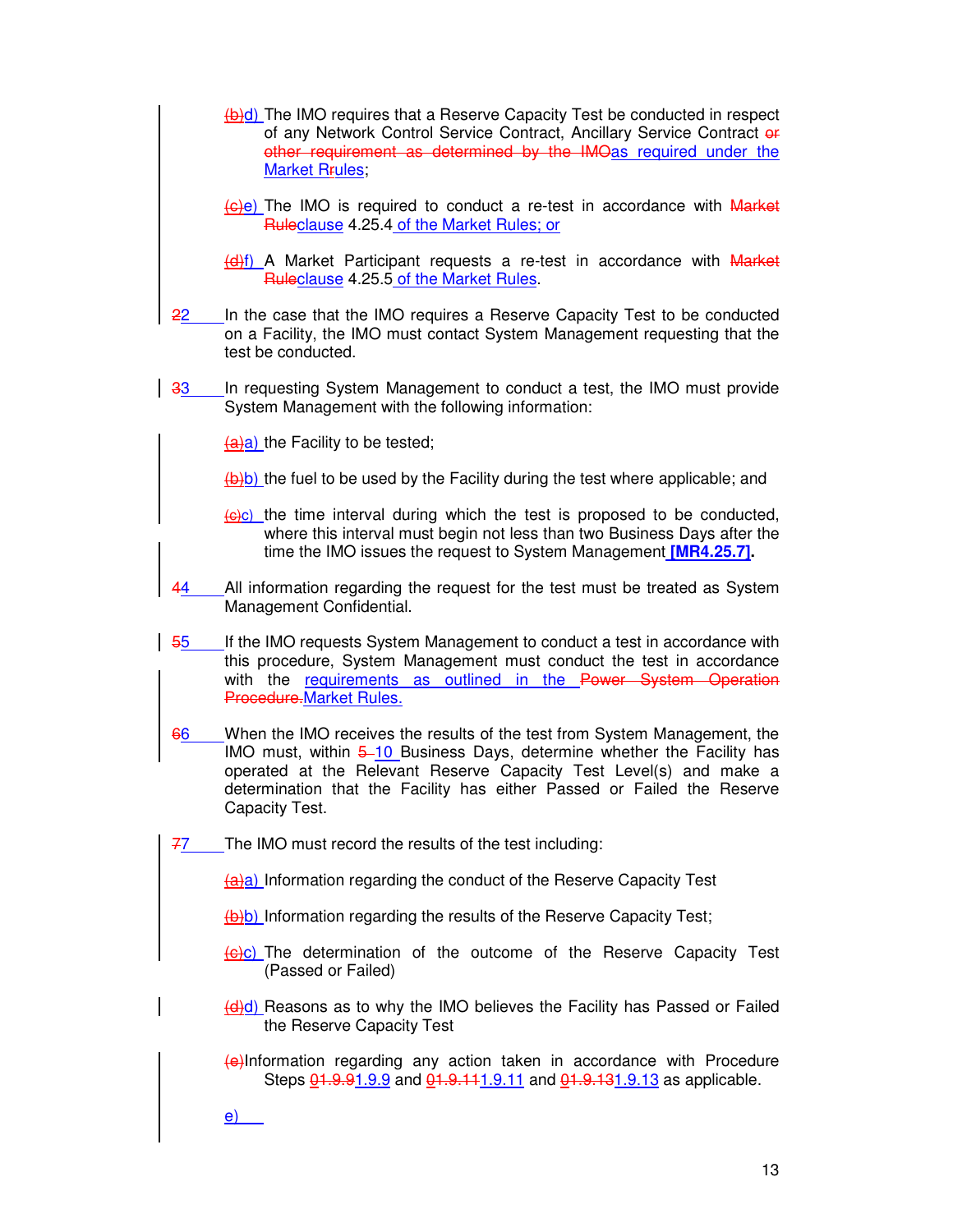- 88 In the event that the IMO determines the Facility has Passed passed the Reserve Capacity Test, the IMO must inform the Market Participant that the Facility has Passedpassed, and provide the Market Participant with a copy of the results produced. This must be completed within  $5-10$  Business Days of the date -the IMO receives the resultsnotification of the test from System Management.at which the Market Participant is notified under Step 1.9.6 of this Procedure.
- 99I In the event that the IMO determines the Facility has Failed the Reserve Capacity Test, the IMO must
	- $(a)$ a) inform the Market Participant that the Facility has Failed the Reserve Capacity Test;
	- $(b)$  provide the Market Participant with a copy of the results produced;
	- $\left( \frac{f}{f} \right)$  require System Management re-test the Facility in accordance with Procedure Step  $\frac{0.11}{0.911}$  9.10 below.
- $1010$  In the event that a re-test is required in accordance with  $p$ Procedure Sstep 1.21.6.1c)1.9.9(c), 1.9.9(c), -System Management must to-re-test that Facility **[(MRarket Rule 4.25.4]):**

 $(a)$ a) not earlier that 14 days after the first test; and

 $(b)$  not later that 28 days after the first test.

- 111 The IMO must record the results of the second Reserve Capacity Test and determine if the Facility Passed or Failed the second Reserve Capacity Test in accordance with pProcedure sSteps 01.9.61.9.6 and 01.9.7 1.9.7 and notify the Market Participant in accordance with pProcedure sSteps  $01.9.8, 1.9.8$  and  $1.21.6.1a$ ) $1.9.9(a)$ 1.9.9(a) and  $1.21.6.1b$ ) $1.9.9(b)$ 1.9.9(b) as appropriate.
- 12 If a Curtailable Load fails a Reserve Capacity test and is activated prior to a second Reserve Capacity test being undertaken then the activation shall be deemed to be the second Reserve Capacity test.
- 1213 If a Facility fails the second Reserve Capacity Test (the re-test) outlined in  $p$ Procedure  $s$ Steps  $Q$ 1.9.91.9.9 and  $Q$ 1.9.101.9.10 then, in accordance with Market Ruleclause 4.25.4, the from the next Trading Day IMO must:
	- $(a)$ a) reduce the number of Capacity Credits held by the relevant Market Participant for that Facility to reflect the maximum capabilities achieved in either test performed (after adjusting these results to the equivalent values at a temperature of  $41<sub>o</sub>C$  and allowing for the capability provided by operation on different types of fuels if the test related to a generation system; or

The following rule will commence on 1 October 2010, for additional information please refer to RC\_2008\_20: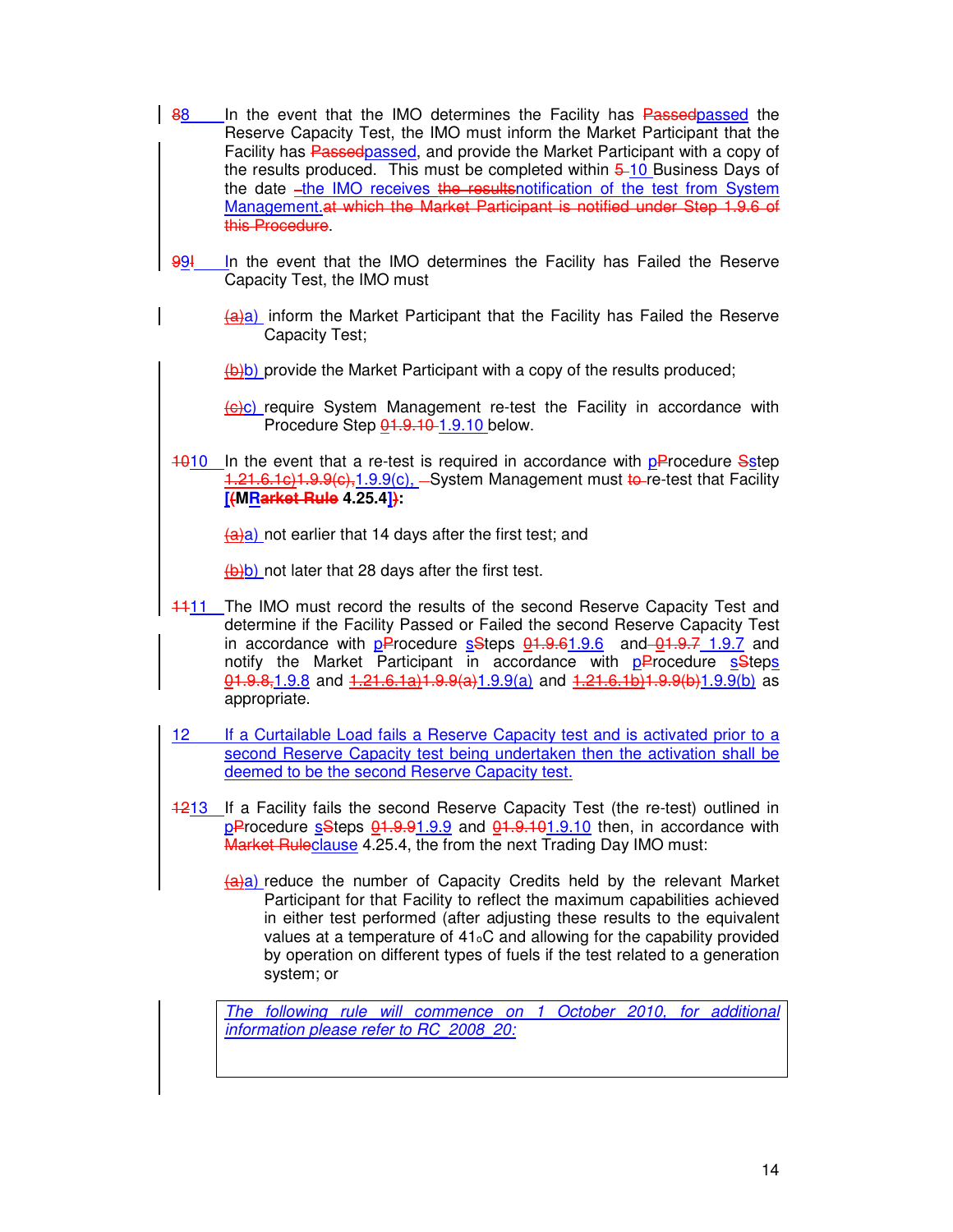(b)b) if the test related to a Dispatchable Load, Curtailable Load or Interruptible Load, reduce the number of Capacity Credits held by the relevant Market Participant for that Facility to the maximum level of reduction achieved in the two tests **[MR4.25.4]**;reduce the number of Capacity Credits held by the relevant Market Participant for that Facility to zero if the test related to a Dispatchable Load. Curtailable Load Interruptible Load.

- 1314 In the case that the Capacity Credits are reduced in accordance with pProcedure sStep 01.9.12,1.9.12 a Market Participant may apply to the IMO to have the Facility re-tested (the third test) subject to the following conditions:
	- $(a)$ a) The Facility may only be re-tested once in accordance with this pProcedure sStep 01.9.131.9.13 during the remaining Reserve Capacity Cycle.
	- (b)b) The IMO must request System Management to conduct the re-test within seven days from receiving the request from the Market Participant. **[(MRarket Rule 4.25.5]**)
	- (c)c) System Management must undertake the re-test in accordance with these procedures, and in accordance with the Power System Operation Procedure.Market Rules.
	- $(d)$ d) The IMO must set the number of Capacity Credits held by the relevant Market Participant for that Facility to reflect the maximum capabilities achieved in the re-test (after adjusting these results to the equivalent values at a temperature of  $41^{\circ}$ C and allowing for the capability provided by operation on different types of fuel), but not to exceed the number of Capacity Credits originally confirmed by the IMO for that Facility under Clause 4.20 of the Market Rules in respect of the relevant Reserve Capacity Cycle. **(Market Rule[MR 4.25.6]**)
- 1415 If a third Reserve Capacity Test is conducted in accordance with **P**procedure sStep 1.9.001.9.1313, the IMO must determine the outcome, record the results and notify the Market Participant in accordance with pProcedure sSteps  $\underline{01.9.6}$   $\underline{01.9.7}$ ,  $\underline{01.9.8, 1.9.6}$ , 1.9.7, 1.9.8, and  $21.6.1a)1.9.9(a)1.9.9(a)$  and  $1.21.6.1b)1.9.9(b)1.9.9(b)$ , as appropriate.
- 1516 Where a Facility is tested in accordance with this clause 4.25, the Dispatch Schedule for that Facility during the period of the test is to reflect the energy scheduled in the test. **[(Market RuleMR 4.215.10]**)

#### **1.10. Procedure Steps to be undertaken by the Market Participant**

- 11 If the Market Participant is contacted by the IMO with results of a Reserve Capacity test that indicate that the IMO determined the Ffacility to have **fFailed the tTest, the Market Participant can expect a second test be** conducted between 14 and 28 days from the first test **[MR4.25.4**].
- 22 If the Market Participant is contacted by the IMO with the results of the second Reserve Capacity Test, which indicate that the IMO determined the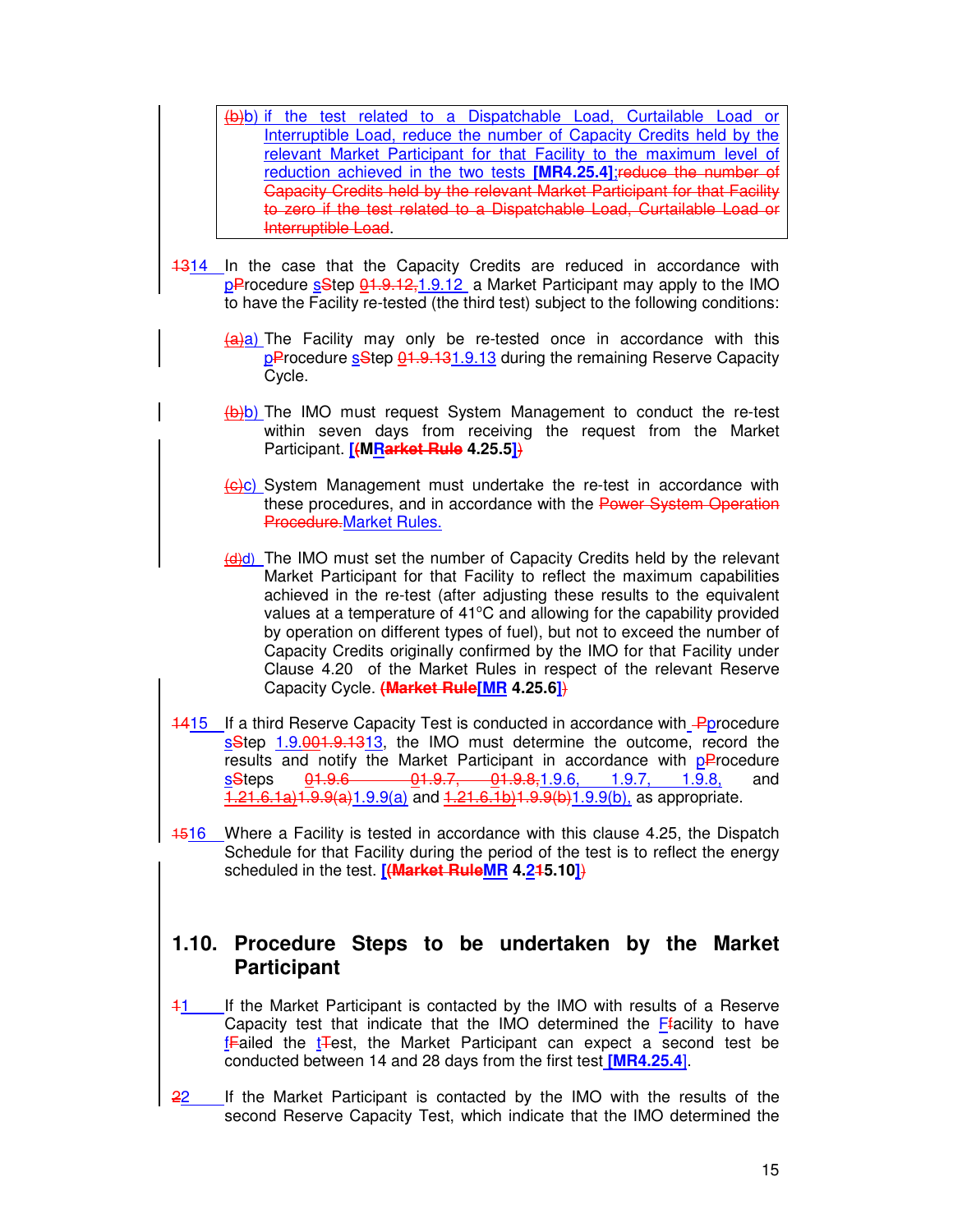facility to have Ffailed the Reserve Capacity Test, the Market Participant may also expect notification that the Capacity Credits in respect of that Facility have been reduced.

- 33 In the event that the Market Participant is notified by the IMO that the Capacity Credits in respect of the Facility have been reduced (either in all or in part) as a result of the Reserve Capacity Testing process, then the Market Participant may request that the IMO conduct one further Reserve Capacity Test (the third Test).
- 44 The Market Participant may only request the third Reserve Capacity Test once during the remaining Reserve Capacity Cycle.
- 55 The third Reserve Capacity Test, performed at the request of the Market Participant in accordance with  $p$ Procedure  $s$ Step  $\frac{0.1110.31110.3}{1.10.3110.3}$  and 01.10.41.10.4 should be performed by System Management within seven days of the IMO receiving the request, subject to the provisions of this Procedure and subject to the provisions of the Power System Operation Procedure.

## **1.11. Procedure steps to be undertaken by the IMO to publish the results of Reserve Capacity Tests**

11 Every three months the IMO must publish details of **(Market Rule[MR 4.25.11]**):

 $(a)$ a) Facilities tested during the preceding three months; and

- $(b)$  whether any of those tests were delayed by System Management and the reasons for the delay as given by System Management.
- 22 The details published in accordance with pProcedure sStep 01.11.21.11.2 must be published on the IMO Website (www.imowa.com.au) or in the WEMS as appropriate.

#### **1.12. Procedure Steps to be undertaken by the IMO when setting the level of Certified Reserve Capacity and Reserve Capacity Obligation Quantities in respect of Facilities that have been tested under this Market Procedure**

Each year, Market Participants are required to  $rR$ -certify the capacity of their Facilities (apply for Certification of Reserve Capacity). Under Market Rule-clause 4.11 of the Market Rules and the Market Procedure: Certification of Reserve Capacity, the IMO is required to set the ILevel of Certified Reserve Capacity assigned to a Facility. This decision is not a reviewable decision under the Market Rules.